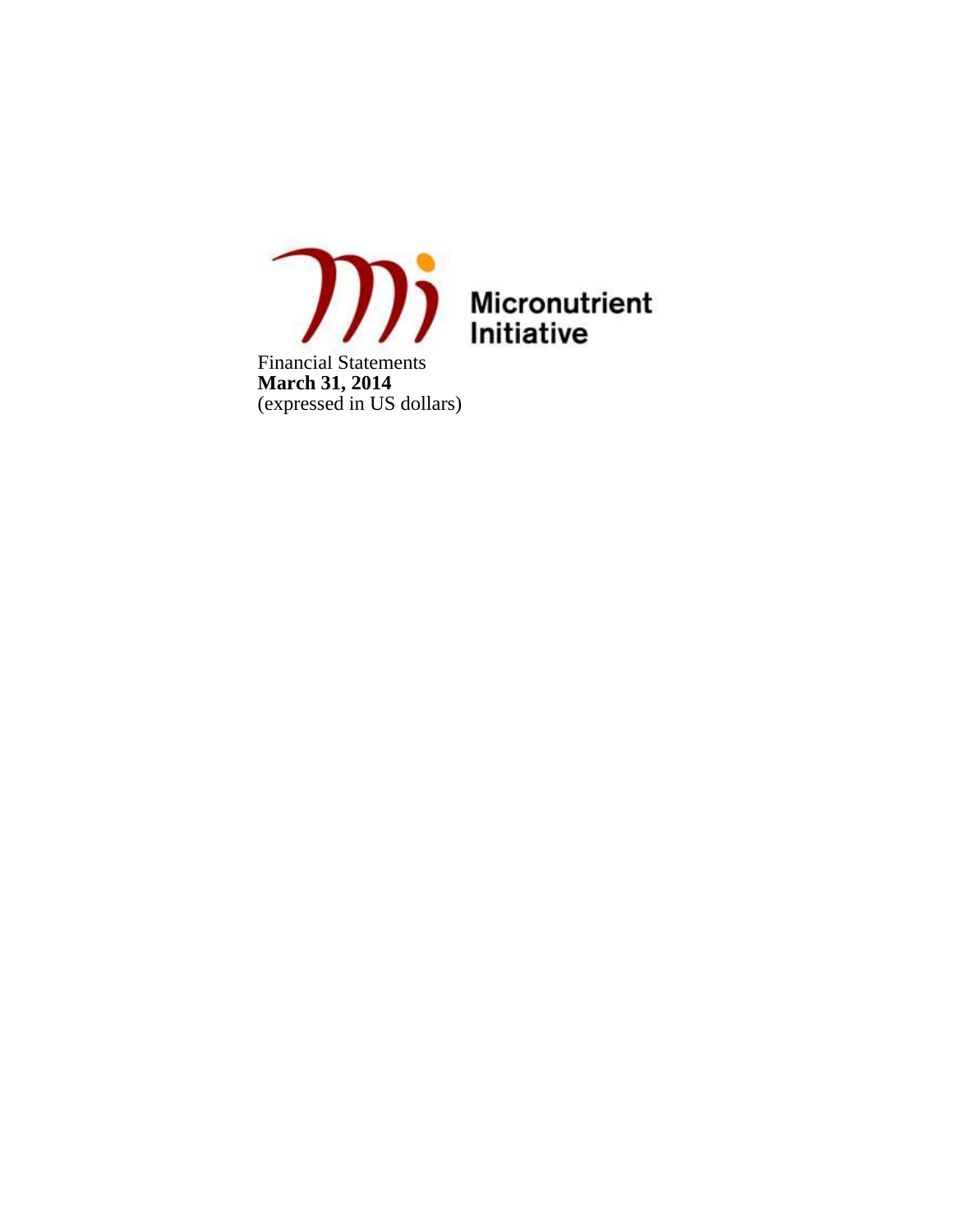

June 20, 2014

#### **Independent Auditor's Report**

**To the Members of The Micronutrient Initiative**

#### **Report on the financial statements**

We have audited the accompanying financial statements of The Micronutrient Initiative, which comprise the statement of net assets as at March 31, 2014 and the statements of changes in net assets, activities and cash flows for the year then ended, and the related notes, which comprise a summary of significant accounting policies and other explanatory information.

#### **Management's responsibility for the financial statements**

Management is responsible for the preparation and fair presentation of the financial statements in accordance with Canadian accounting standards for not-for-profit organizations, and for such internal control as management determines is necessary to enable the preparation of financial statements that are free from material misstatement, whether due to fraud or error.

#### **Auditor's responsibility**

Our responsibility is to express an opinion on these financial statements based on our audit. We conducted our audit in accordance with Canadian generally accepted auditing standards. Those standards require that we comply with ethical requirements and plan and perform the audit to obtain reasonable assurance about whether the financial statements are free from material misstatement.

An audit involves performing procedures to obtain audit evidence about the amounts and disclosures in the financial statements. The procedures selected depend on the auditor's judgment, including the assessment of the risks of material misstatement of the financial statements, whether due to fraud or error. In making those risk assessments, the auditor considers internal control relevant to the entity's preparation and fair presentation of the financial statements in order to design audit procedures that are appropriate in the circumstances, but not for the purpose of expressing an opinion on the effectiveness of the entity's internal control. An audit also includes evaluating the appropriateness of accounting policies used and the reasonableness of accounting estimates made by management, as well as evaluating the overall presentation of the financial statements.

*PricewaterhouseCoopers LLP 99 Bank Street, Suite 800, Ottawa, Ontario, Canada K1P 1E4 T: +1 613 237 3702, F: +1 613 237 3963*

"PwC" refers to PricewaterhouseCoopers LLP, an Ontario limited liability partnership.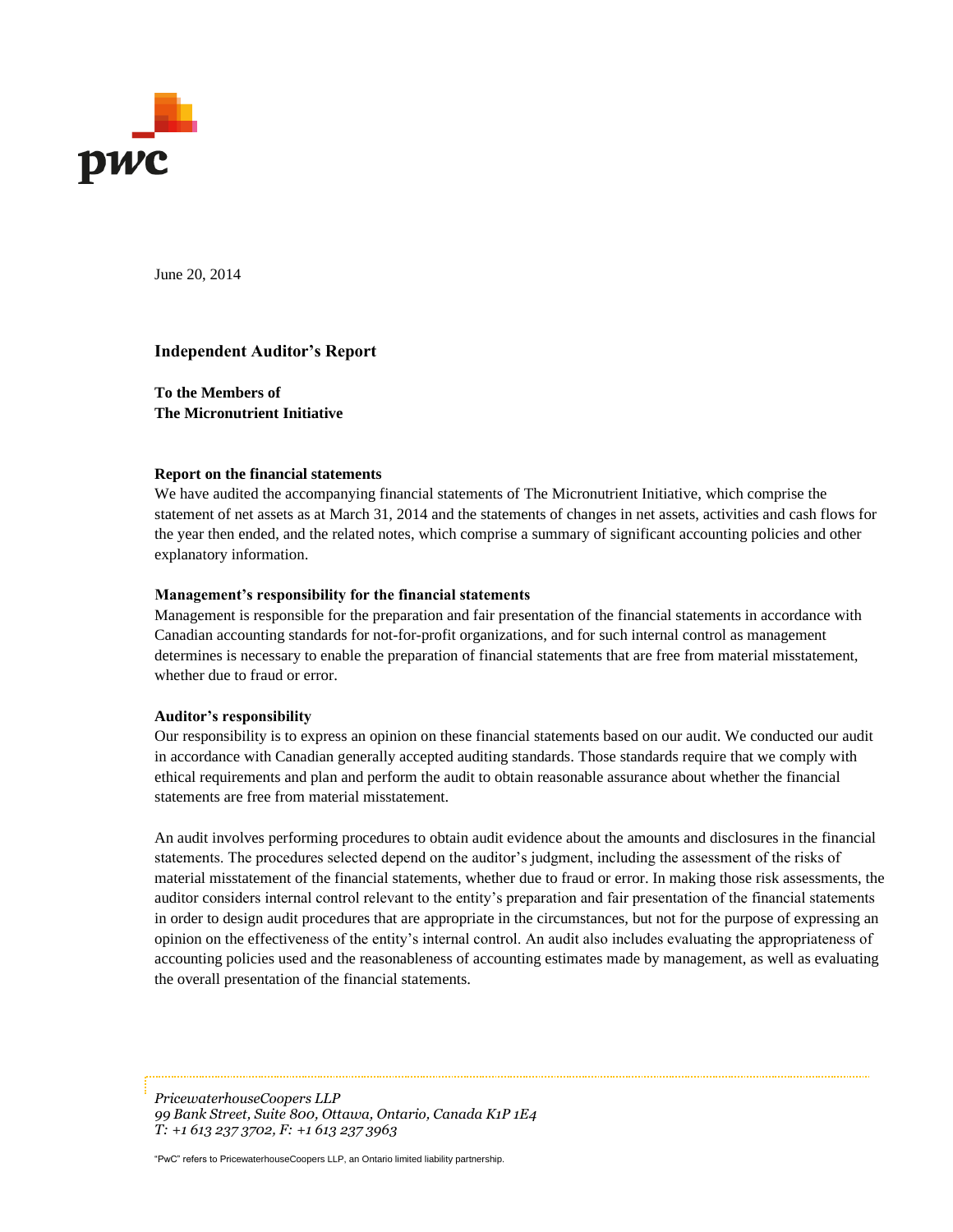

We believe that the audit evidence we have obtained is sufficient and appropriate to provide a basis for our audit opinion.

#### **Opinion**

In our opinion, the financial statements present fairly, in all material respects, the financial position of The Micronutrient Initiative as at March 31, 2014, and the results of its operations and its cash flows for the year then ended in accordance with Canadian accounting standards for not-for-profit organizations.

### **Report on other legal and regulatory requirements**

As required by the *Canada Corporations Act*, we report that, in our opinion, these principles have been applied on a basis consistent with that of the preceding year.

Price*uvaterhouse Coopers* LLP<br>Chartered Professional Accountants, Licensed Public Accountants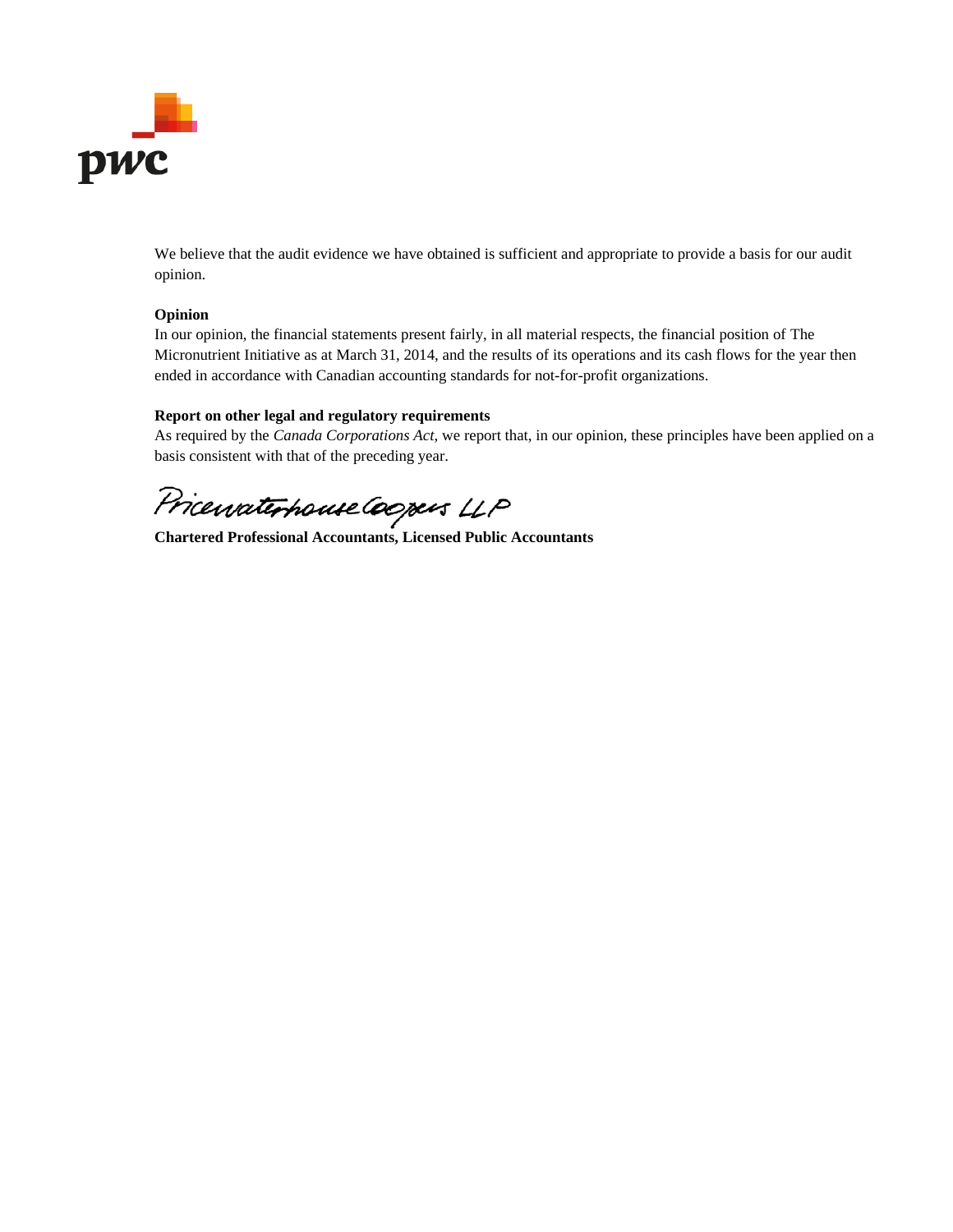Statement of Net Assets **As at March 31, 2014**

(expressed in US dollars)

|                                                   | 2014<br>\$ | 2013<br>\$ |
|---------------------------------------------------|------------|------------|
| <b>Assets</b>                                     |            |            |
| <b>Current assets</b>                             |            |            |
| Cash                                              | 34,073,010 | 35,824,780 |
| Amounts receivable                                | 1,275,565  | 1,315,397  |
| Prepaid expenses                                  | 680,546    | 675,786    |
|                                                   | 36,029,121 | 37,815,963 |
| Capital assets (note 3)                           | 483,766    | 665,556    |
|                                                   | 36,512,887 | 38,481,519 |
| <b>Liabilities</b>                                |            |            |
| <b>Current liabilities</b>                        |            |            |
| Accounts payable and accrued liabilities (note 5) | 2,439,897  | 2,105,583  |
| Deferred project contracts (note 6)               | 26,067,236 | 27,814,008 |
|                                                   | 28,507,133 | 29,919,591 |
| <b>Lease inducement</b>                           | 86,083     | 129,431    |
|                                                   | 28,593,216 | 30,049,022 |
| <b>Net Assets</b>                                 | 7,919,671  | 8,432,497  |
| Net assets are comprised of:                      |            |            |
| Unrestricted                                      | 6,951,297  | 6,777,724  |
| Cumulative translation adjustment                 | 968,374    | 1,654,773  |
|                                                   | 7,919,671  | 8,432,497  |
|                                                   |            |            |

Approved by the Board of Directors An Director *Allebant* 1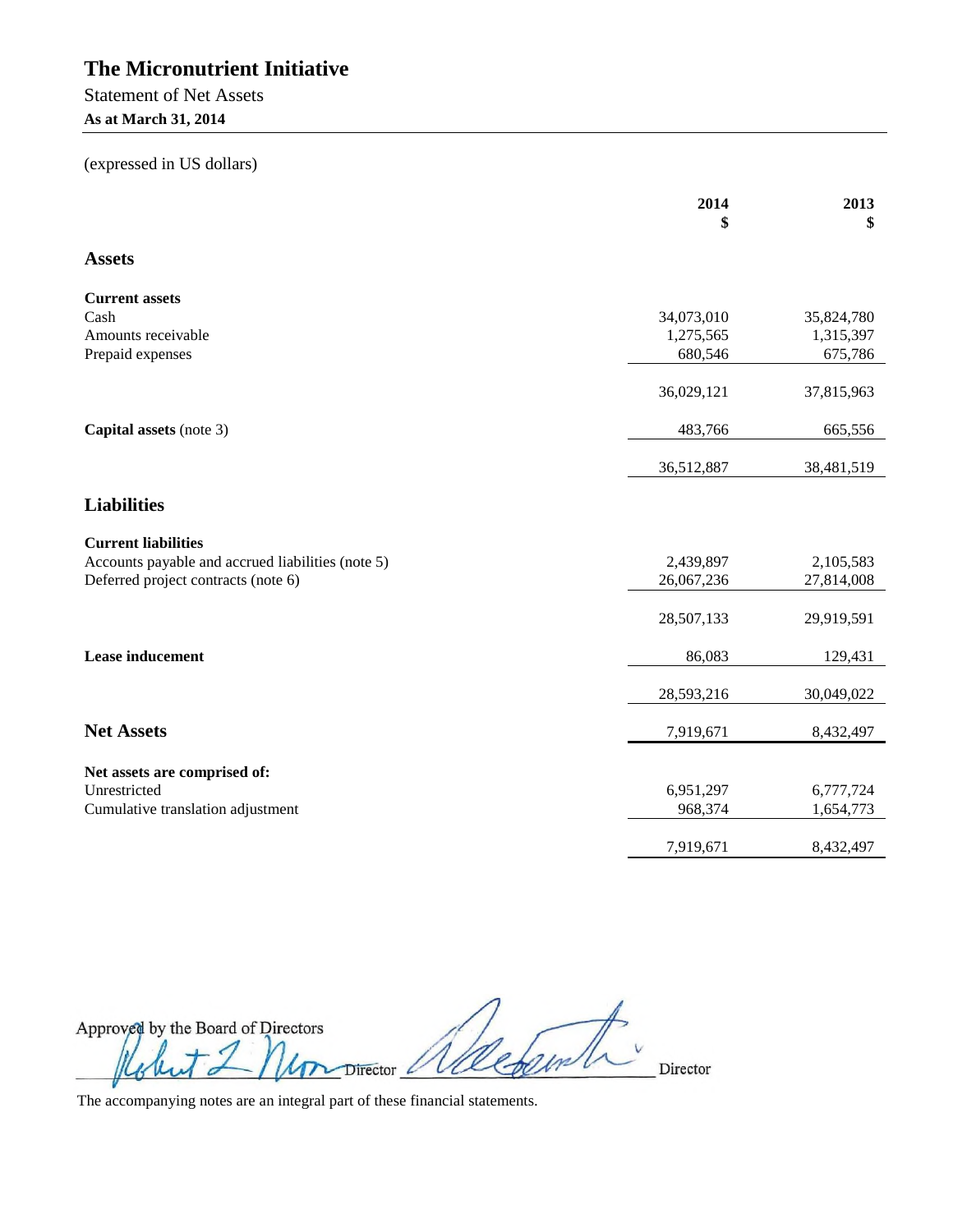Statement of Changes in Net Assets

**For the year ended March 31, 2014**

(expressed in US dollars)

|                                    | <b>Cumulative</b><br>translation |                  |                    |
|------------------------------------|----------------------------------|------------------|--------------------|
|                                    | <b>Unrestricted</b><br>\$        | adjustment<br>\$ | <b>Total</b><br>\$ |
| <b>Balance – Beginning of year</b> | 6,777,724                        | 1,654,773        | 8,432,497          |
| Net revenue for the year           | 173,573                          |                  | 173,573            |
| Translation adjustment             |                                  | (686,399)        | (686, 399)         |
| <b>Balance – End of year</b>       | 6,951,297                        | 968,374          | 7,919,671          |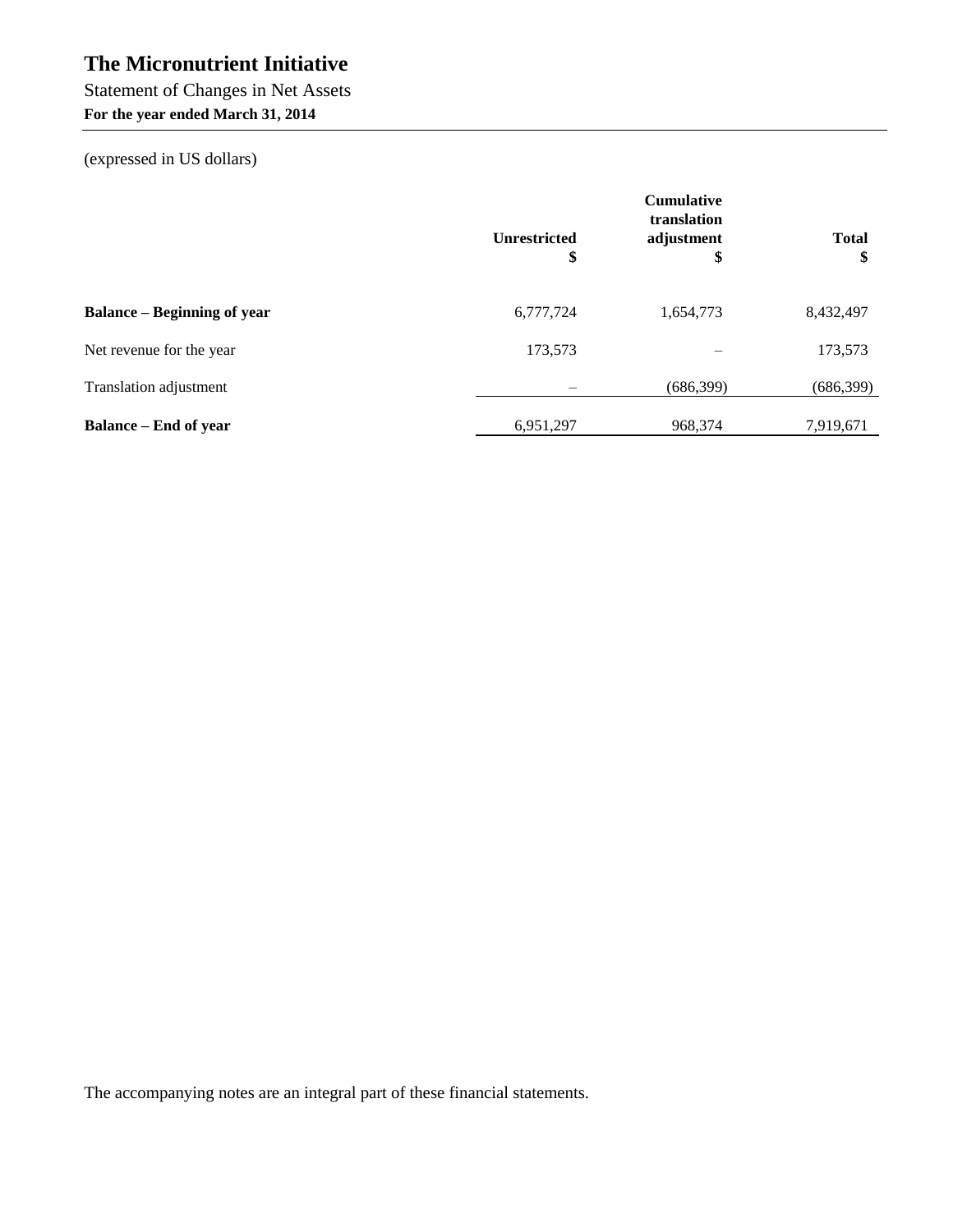## Statement of Activities **For the year ended March 31, 2014**

## (expressed in US dollars)

|                                            | 2014<br>\$ | 2013<br>\$   |
|--------------------------------------------|------------|--------------|
| <b>Revenues</b>                            |            |              |
| Contracts (note 7)                         | 53,034,894 | 47, 421, 374 |
| Other income (note 8)                      | 189,830    | 505,360      |
|                                            | 53,224,724 | 47,926,734   |
| <b>Expenses</b>                            |            |              |
| <b>Program activities</b>                  |            |              |
| Program interventions (note 9)             | 40,549,080 | 34,491,923   |
| Vitamin and mineral supplement procurement | 9,190,683  | 9,410,572    |
|                                            | 49,739,763 | 43,902,495   |
|                                            |            |              |
| <b>Management and administration</b>       |            |              |
| Salaries and benefits                      | 2,159,686  | 2,104,309    |
| Professional and advisory services         | 251,330    | 503,730      |
| Information technology services            | 117,109    | 137,221      |
| Office rent and utilities                  | 245,020    | 230,059      |
| Operational travel                         | 159,862    | 226,382      |
| Communications                             | 51,300     | 48,949       |
| Relocation                                 |            | 9,760        |
| General                                    | 252,698    | 232,270      |
| Amortization                               | 74,383     | 106,381      |
|                                            | 3,311,388  | 3,599,061    |
|                                            |            |              |
| <b>Total expenses</b>                      | 53,051,151 | 47,501,556   |
| Net revenue for the year                   | 173,573    | 425,178      |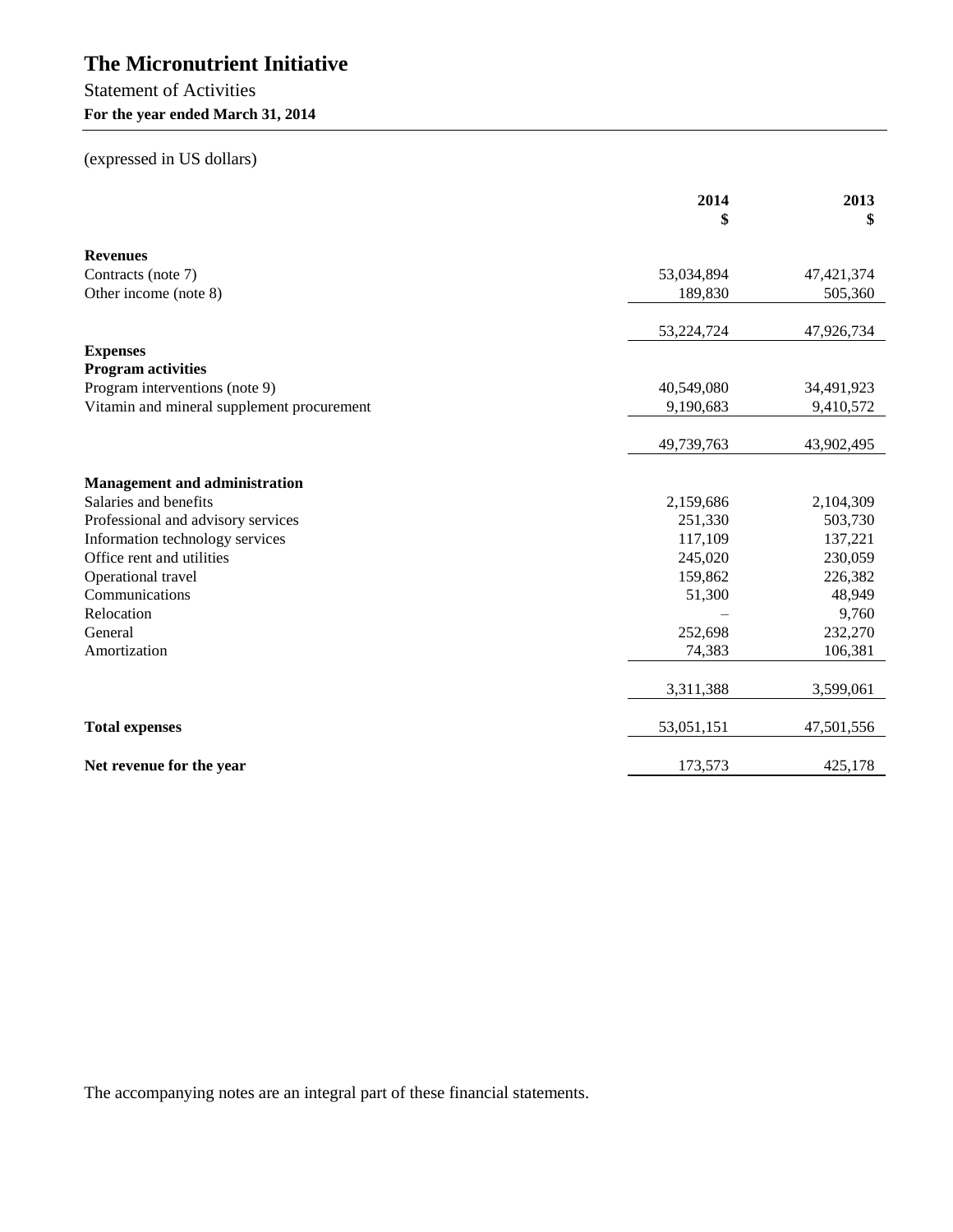Statement of Cash Flows **For the year ended March 31, 2014**

(expressed in US dollars)

|                                                | 2014        | 2013<br>\$  |
|------------------------------------------------|-------------|-------------|
| Cash flows provided by (used in)               |             |             |
| <b>Operating activities</b>                    |             |             |
| Net revenue for the year                       | 173,573     | 425,178     |
| Items not affecting cash -                     |             |             |
| Amortization                                   | 180,716     | 217,937     |
| Amortization of lease inducement               | (34, 565)   | (36, 360)   |
| Loss on disposal of capital assets             | 11,079      | 3,380       |
| Net change in non-cash working capital items - |             |             |
| Amounts receivable                             | (69,223)    | (837, 245)  |
| Prepaid expenses                               | (62,032)    | (235, 383)  |
| Accounts payable and accrued liabilities       | 528,532     | 873,780     |
| Deferred project contracts                     | 514,533     | (9,084,504) |
|                                                | 1,242,613   | (8,673,217) |
| <b>Investing activities</b>                    |             |             |
| Purchase of capital assets                     | (57,205)    | (123,096)   |
| Proceeds from sale of capital assets           |             | 96          |
| Proceeds from sale of short-term investments   |             | 9,907,071   |
|                                                | (57,205)    | 9,784,071   |
| Effect of foreign exchange on cash             | (2,937,178) | (617, 888)  |
| Net change in cash for the year                | (1,751,770) | 492,966     |
| Cash – Beginning of year                       | 35,824,780  | 35,331,814  |
| Cash – End of year                             | 34,073,010  | 35,824,780  |
|                                                |             |             |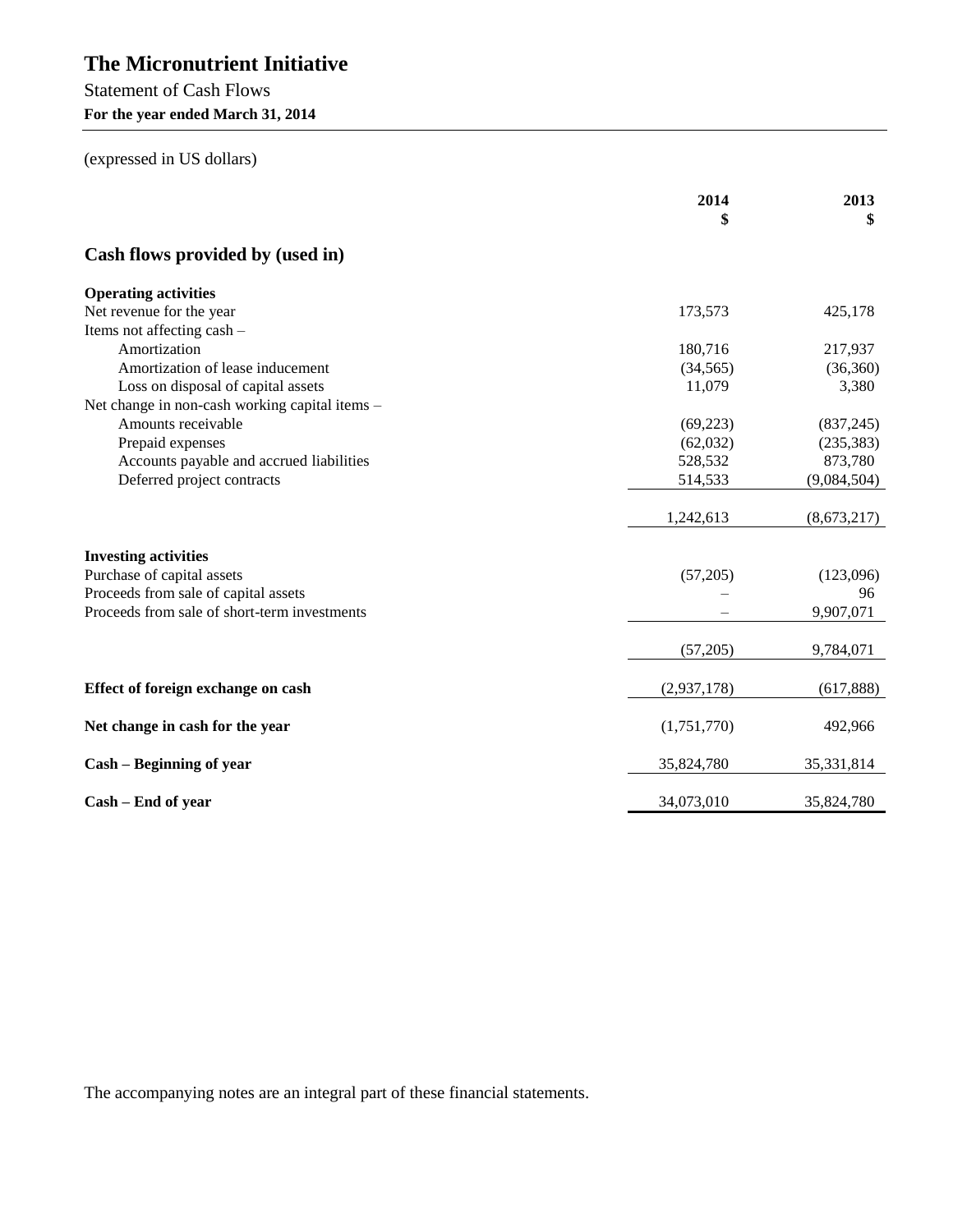Notes to Financial Statements **March 31, 2014**

(expressed in US dollars)

## **1 Purpose of the Organization**

The Micronutrient Initiative ("the Organization") was incorporated on July 4, 2001, without share capital, under Part II of the Canada Corporations Act. The Organization is a not-for-profit entity, as defined under subsection 149(1)(l) of the Income Tax Act, and as such is exempt from income taxes.

The primary objectives of the Organization are to:

- initiate and stimulate national actions to eliminate micronutrient malnutrition, assuring universal coverage and sustained impact;
- introduce and expand food fortification and dietary supplementation programs in areas of greatest need;
- advance global ability to address iron deficiency anaemia; and
- encourage international development efforts to alleviate the burden of micronutrient malnutrition.

These objectives are achieved through the funding of external projects with like goals.

## **2 Significant accounting policies**

#### **Basis of presentation**

These financial statements are prepared in accordance with Canadian accounting standards for not-for-profit organizations and include the assets, liabilities and results of operations of the Organization's Canadian operations and its 13 foreign country offices (Afghanistan, Bangladesh, Bolivia, Burkina Faso, Ethiopia, India, Indonesia, Kenya, Nepal, Niger, Nigeria, Pakistan and Senegal).

#### **Use of estimates**

The preparation of financial statements in conformity with Canadian accounting standards for not-for-profit organizations requires management to make estimates and assumptions that affect the reported amounts of assets and liabilities and disclosure of contingent assets and liabilities at the dates of the financial statements and the reported amounts of revenues and expenses during the reporting periods. Actual results could differ from these estimates.

#### **Foreign currency translation**

Revenues and expenses in foreign currencies are translated into Canadian dollars (the measurement currency) at the rate of exchange in effect on the transaction date. Monetary assets and liabilities denominated in foreign currencies are translated at the rate of exchange in effect at year-end. Gains and losses resulting from the remeasurement of these amounts are reflected in net revenue for the year. Non-monetary assets and liabilities and any related amortization of such items are translated at the historical exchange rates.

The accounts are then translated into US dollars (the reporting currency) using the current rate method.

Under the current rate method, revenues and expenses are translated into the reporting currency using the rates in effect at the dates of the transactions and assets and liabilities are translated using the exchange rate at the end of the year. Exchange gains and losses arising from these transactions are reflected in net assets as a cumulative translation adjustment.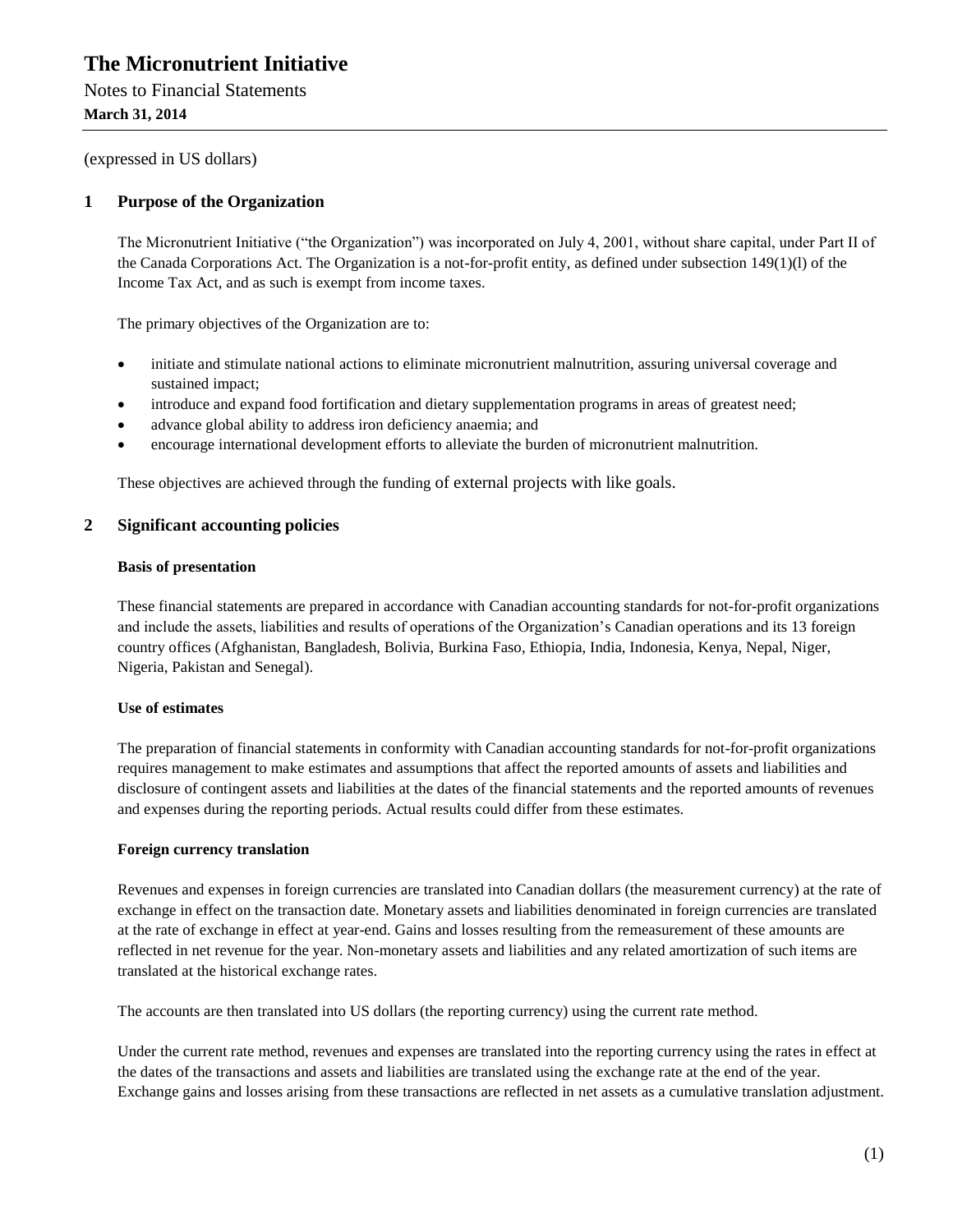Notes to Financial Statements **March 31, 2014**

(expressed in US dollars)

#### **Revenue recognition**

The Organization follows the deferral method of accounting for contributions.

Contract revenue is recognized using the percentage of completion method, based on the proportion of total contract expense incurred at year-end. Revenue relating to specific projects extending beyond the end of the year is deferred to the extent that matching expenditures have not been incurred. A loss is immediately recognized on projects when total expenses are expected to exceed total contributions.

The terms of contribution agreements with funding agencies allows them to conduct audits to ensure project expenditures are in accordance with terms and conditions of the funding agreement. Ineligible expenditures, if any, may result in the Organization reimbursing a portion of the funding. Management believes that the Organization has incurred no material ineligible expenditures, and has, therefore, not recorded any liability for reimbursement.

Contributions-in-kind are recorded as revenue and program activities expense at fair value. No such amounts were recorded for fiscal 2013 or 2014.

#### **Capital assets**

Capital assets are initially recorded at cost and are then amortized over their estimated useful service lives, on a declining balance basis, at the following annual rates.

| Computer equipment | 30%  |
|--------------------|------|
| Office equipment   | 20%  |
| Software           | 100% |

Capital assets acquired in the year are amortized at one-half the annual rate.

Leasehold improvements are amortized on a straight-line basis over the life of the lease.

Capital assets acquired for direct use in projects are expensed in the year of acquisition.

#### **Lease inducements**

Lease inducements are amortized on a straight-line basis over the life of the lease.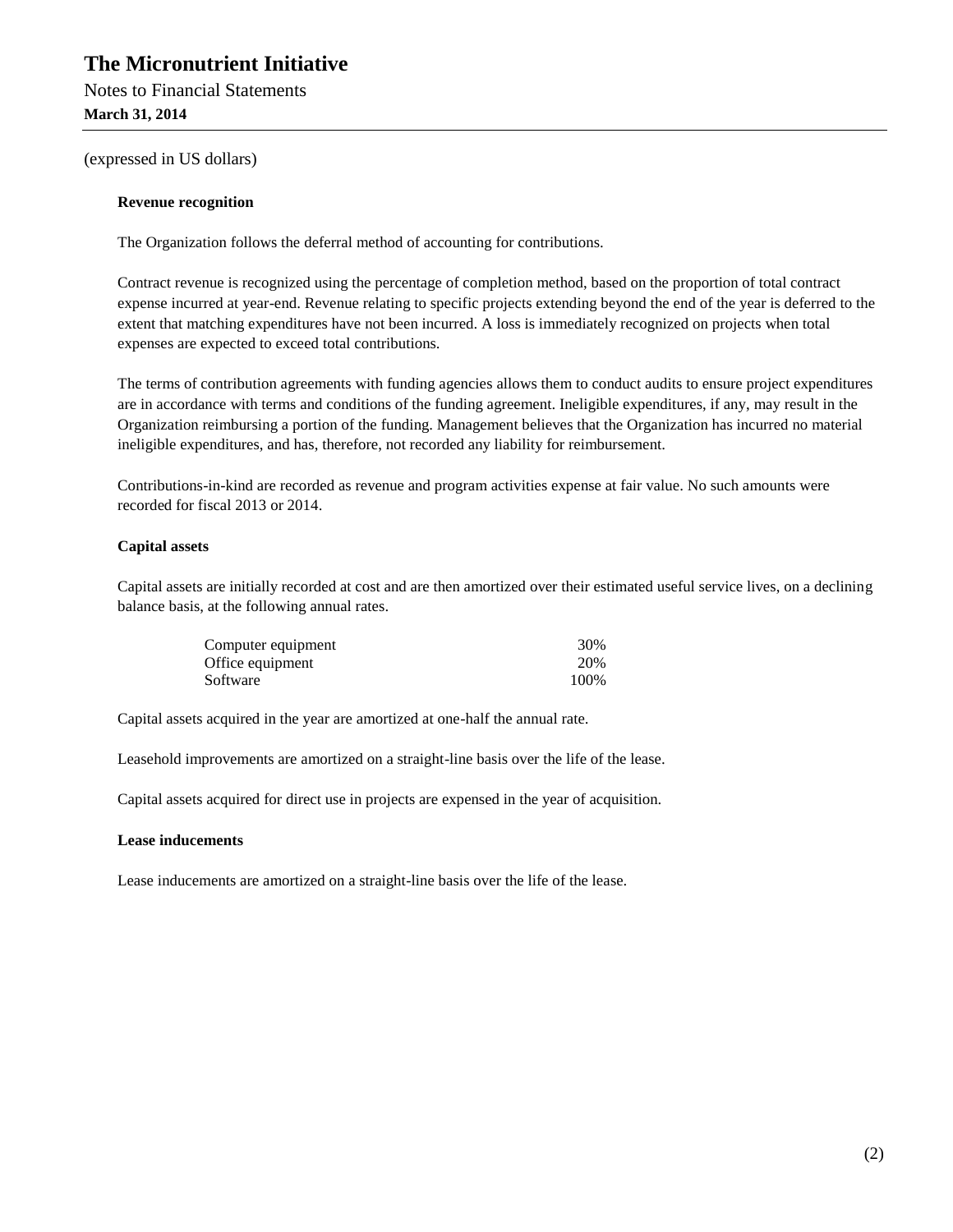Notes to Financial Statements **March 31, 2014**

(expressed in US dollars)

## **3 Capital assets**

|                        |             |                    | 2014       |
|------------------------|-------------|--------------------|------------|
|                        |             | <b>Accumulated</b> |            |
|                        | <b>Cost</b> | amortization       | <b>Net</b> |
|                        | \$          | \$                 | \$         |
| Computer equipment     | 445,388     | 368,609            | 76,779     |
| Office equipment       | 643,502     | 450,011            | 193,491    |
| Software               | 190,966     | 190,966            |            |
| Leasehold improvements | 712,162     | 498,666            | 213,496    |
|                        | 1,992,018   | 1,508,252          | 483,766    |
|                        |             |                    | 2013       |
|                        |             | <b>Accumulated</b> |            |
|                        | <b>Cost</b> | amortization       | <b>Net</b> |
|                        | \$          | \$                 | \$         |
| Computer equipment     | 500,835     | 405,389            | 95,446     |
| Office equipment       | 696,982     | 445,063            | 251,919    |
| Software               | 207,670     | 207,670            |            |
| Leasehold improvements | 775,413     | 457,222            | 318,191    |
|                        | 2,180,900   | 1,515,344          | 665,556    |

## **4 Financial instruments**

Cash denominated in foreign currencies amounts to \$5,131,081 (2013 – \$2,667,559), of which \$4,495,392 (2013 – \$2,176,629) is denominated in US dollars.

At March 31, 2013, 61% of amounts receivable were owing from one funder. No significant concentration of credit risk exists in the current year.

## **5 Government remittances**

Government remittances (payroll withholding taxes) of \$57,873 (2013 – \$12,908) are included in accounts payable and accrued liabilities.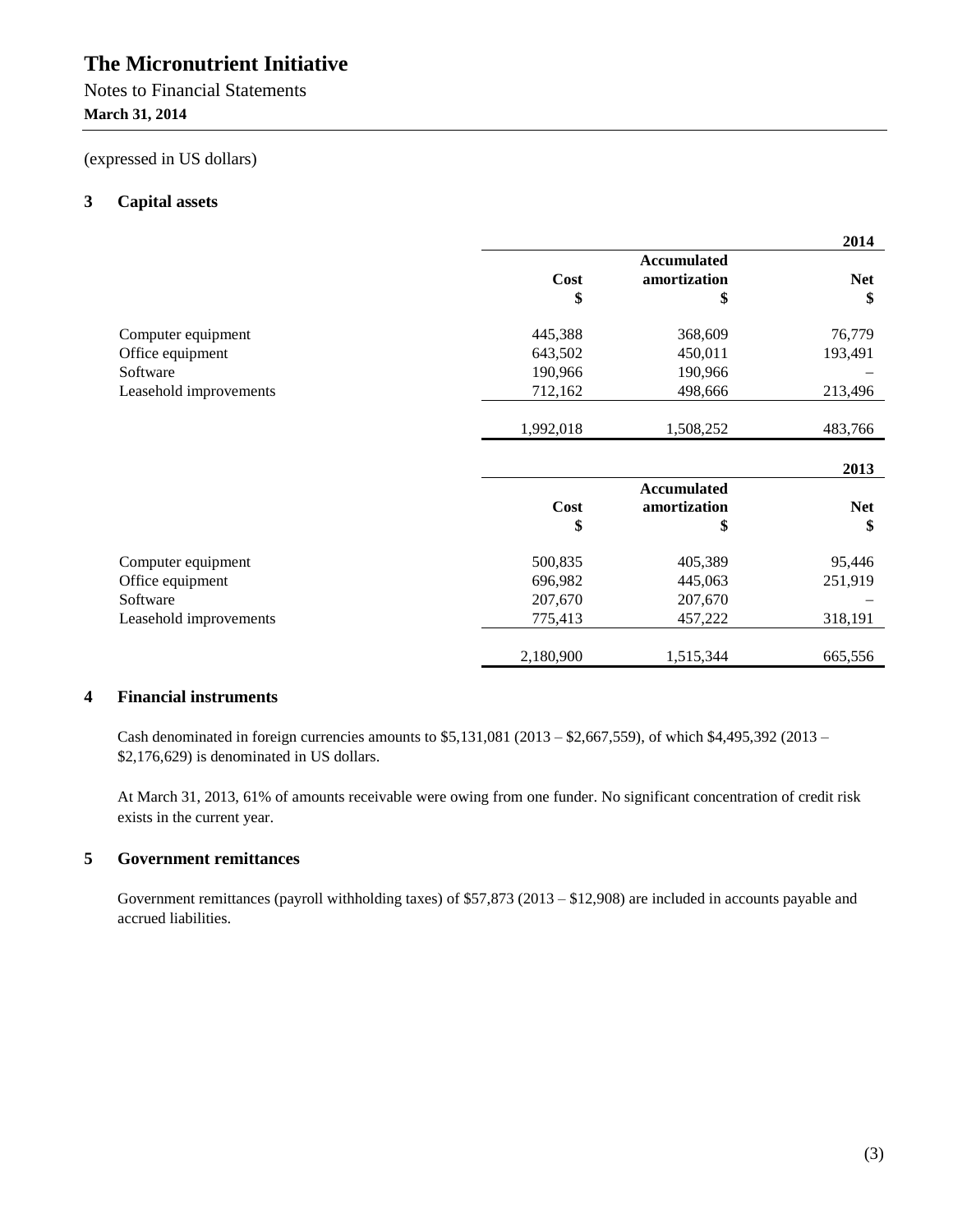Notes to Financial Statements **March 31, 2014**

(expressed in US dollars)

## **6 Deferred project contracts**

|                               | 2014         | 2013           |
|-------------------------------|--------------|----------------|
| Balance – Beginning of year   | 27,814,008   | 37,400,132     |
| Current year contributions    | 53,549,428   | 38, 336, 747   |
| Revenue recognized            | (53,034,894) | (47, 421, 374) |
| <b>Translation adjustment</b> | (2,261,306)  | (501,497)      |
|                               |              |                |
| Balance – End of year         | 26,067,236   | 27,814,008     |

At year-end, \$22,976,614 (2013 – \$25,499,462) of deferred revenue related to Department of Foreign Affairs, Trade and Development Canada (DFATD) contracts and \$3,090,622 (2013 – \$2,314,546) related to contracts from other funding agencies.

## **7 Contract revenue**

During the year, \$48,208,008 (2013 – \$42,381,498) of contract revenue related to DFATD contracts, and \$4,826,886 (2013 – \$5,039,876) related to contracts from other funding agencies.

## **8 Other income**

Included in other income is \$649,345 (2013 – \$756,957) of interest income earned on cash and short-term investments.

#### **9 Program interventions**

|                                    | 2014       | 2013       |
|------------------------------------|------------|------------|
|                                    | \$         | S          |
| Vitamin A interventions            | 9,238,284  | 10,353,567 |
| Iron interventions                 | 5,313,901  | 3,607,714  |
| Iodine interventions               | 5,492,355  | 5,801,896  |
| Zinc interventions                 | 11,075,416 | 8,716,072  |
| Acute malnutrition interventions   | 2,504,223  | 1,578,627  |
| Community based MNCH interventions | 4,425,906  | 2,364,270  |
| Other interventions                | 2,498,995  | 2,069,777  |
|                                    | 40.549,080 | 34,491,923 |